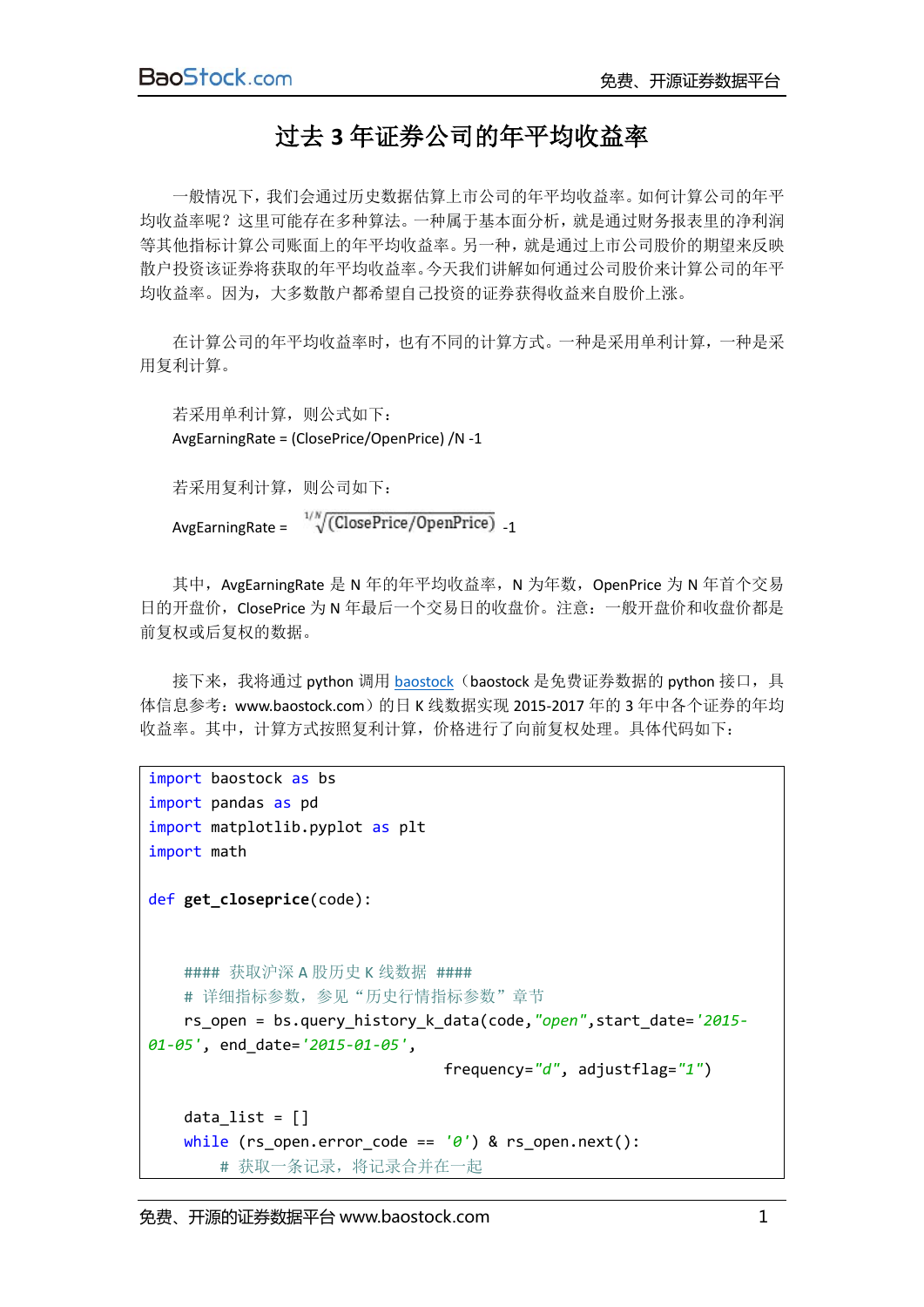```
data list.append(rs open.get row data())
    result_open = pd.DataFrame(data_list, 
columns=rs_open.fields,index=[code])
    rs_close = bs.query_history_k_data(code,"close",start_date='2017-
12-29', end_date='2017-12-29',
                                 frequency="d", adjustflag="1")
   data list = []
   while (rs close.error code == '0') & rs close.next():
        # 获取一条记录,将记录合并在一起
        data_list.append(rs_close.get_row_data())
    result_close = pd.DataFrame(data_list, 
columns=rs_close.fields,index=[code])
   result = result open.join(result close)
    return result
def compute_Avg_EarningRate():
    # 登陆系统
   lg = bs.login() # 显示登陆返回信息
    print('login respond error_code:'+lg.error_code)
    print('login respond error_msg:'+lg.error_msg)
    # 获取全部证券基本资料
   rs = bs.query stock basic()result = pd.DataFrame while (rs.error_code == '0') & rs.next():
        # 获取一条记录,将记录合并在一起
       code = rs.get_row_data()[0] df = get_closeprice(code)
        if result.empty:
           result = df else:
           result = result.append(df) result = result[result['open'] != '']
    result['open'] = result['open'].astype(float)
    result['close'] = result['close'].astype(float)
    result['avgEarningRate'] = 
(result['close']/result['open']).apply(lambda x: math.pow(x,1/3)-1)
```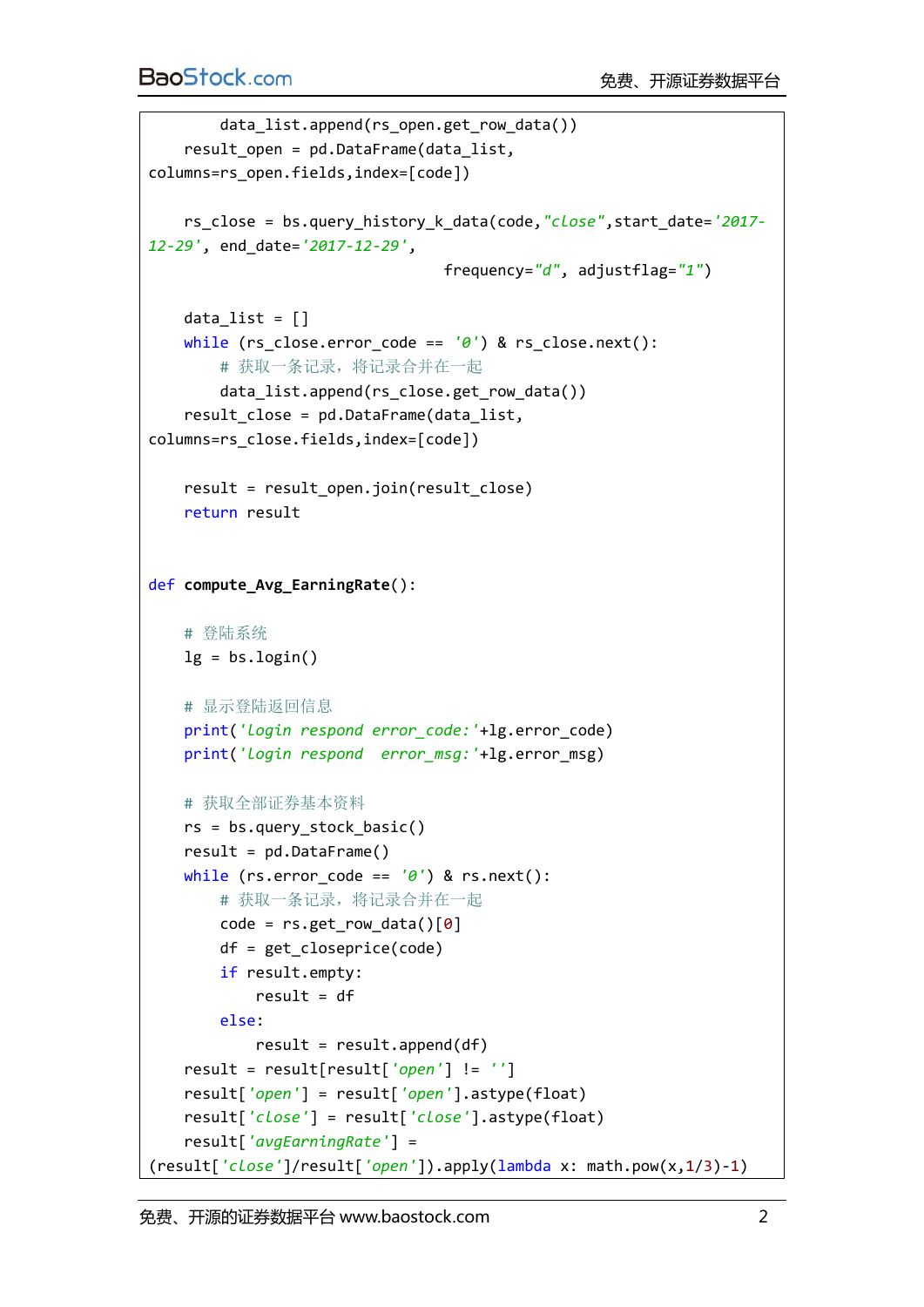```
 result = 
result.sort_values(by=['avgEarningRate'],ascending=False)
     result.to_csv("D:\\Avg_Earning_Rate_data.csv", encoding="gbk", 
index=False)
     result[:10]['avgEarningRate'].plot(title='Avg Earning 
Rate',kind='bar')
    plt.show()
     # 登出系统
     bs.logout()
if __name__ == '__main__':
     compute_Avg_EarningRate()
```
其中,我给出了前10名证券的分布图,具体如下:



Avg Earning Rate

在输出文件"Avg\_Earning\_Rate\_data.csv"存储了输出的结果,包含了证券代码,3年中 的首个交易日的开盘价和 3 年中的最后交易日的收盘价。如下图: